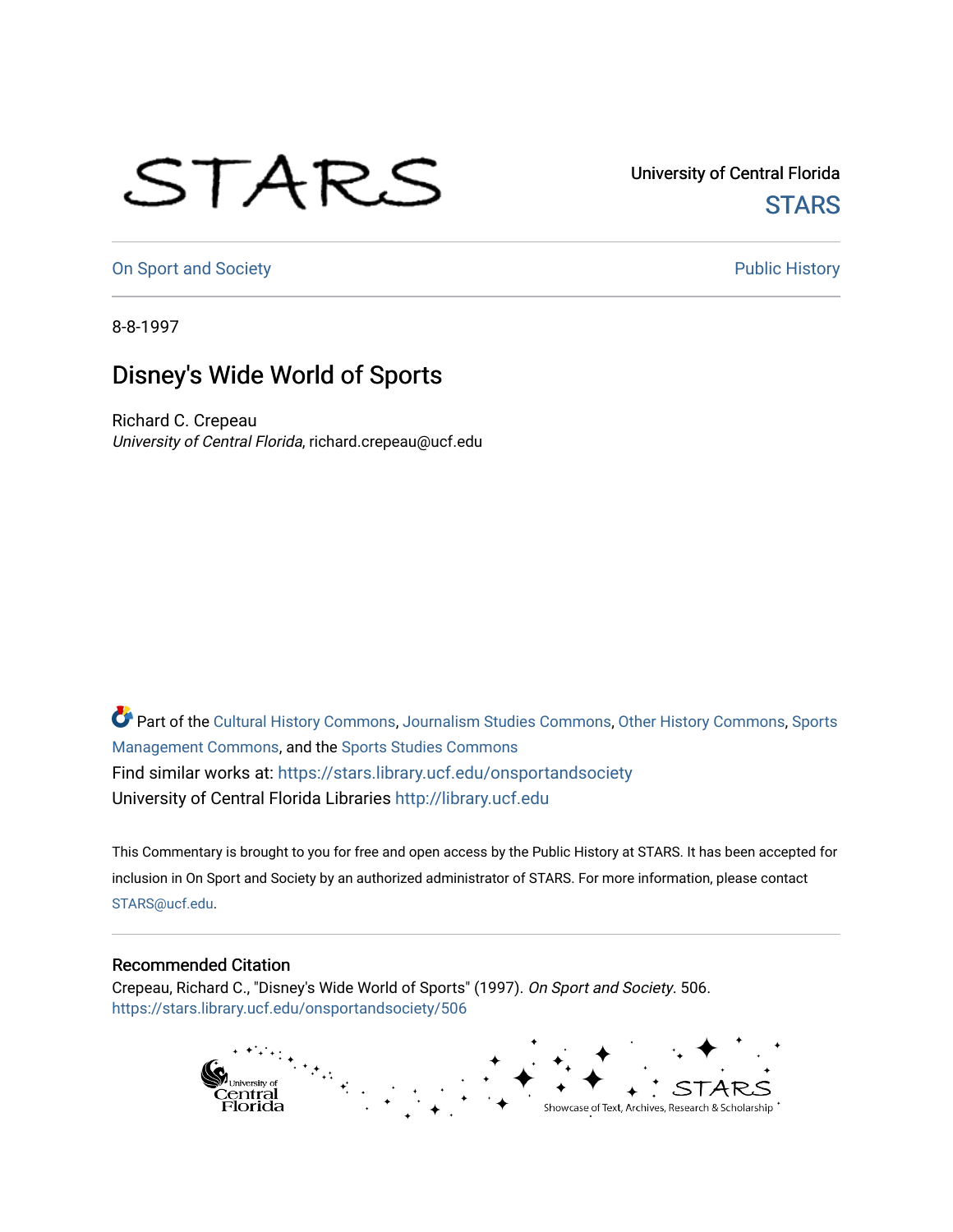## SPORT AND SOCIETY FOR ARETE August 8, 1997

The Sporting News named Michael Eisner the fifth most powerful figure in sports this past year a position that seems a little low to me, but then Disney is still a novice in SportsWorld. The Disney Sports Empire is growing, and one of the newest parts of that empire is located here in Orlando at Disney's Wide World of Sports Complex.

The facilities are first class and the atmosphere is polished and clean as befits a Disney operation. In fact at the few places where one can find dirt, on the infields of the baseball and softball complexes, the dirt looks clean.

During a visit about a week ago I was able to see competition at three of the venues, and practices at several others, involving boys and girls ranging in age from about thirteen to eighteen under the flag of the AAU.

We started at the field house where the AAU Boys National Invitational Basketball Tournament was underway on three separate courts. The facility can also be used for handball, fencing, wrestling and gymnastics with maximum seating for about 6,000 to 8,000 spectators.

From here we went on to the track and field complex where the AAU National Club Championship was underway. This is a beautiful 200 meter track with field facilities in the center, and stands for spectators along one side.

Between the Field House and Track there is a very large grassy area in which four fields can be set up for such sports as soccer, football, lacrosse, rugby, archery, cricket, and ultimate frisbee. This extremely well-groomed area is cut tightly and feels like a soft carpet. Adjacent to this is the Beach Sports Venue located a good seventy miles from either the Gulf or the Atlantic.

The baseball and softball complex have four diamonds each. These are well manicured and receive considerable use. Several participants in the AAU baseball tournament were practicing that day in the complex. Over at the main baseball stadium, the spring training home of the Atlanta Braves, there was a game in progress in what looked to be the sixteen and under division. This is a wonderful facility with room for about 10,000 fans in the double-deck stadium, as well as more on the grass down the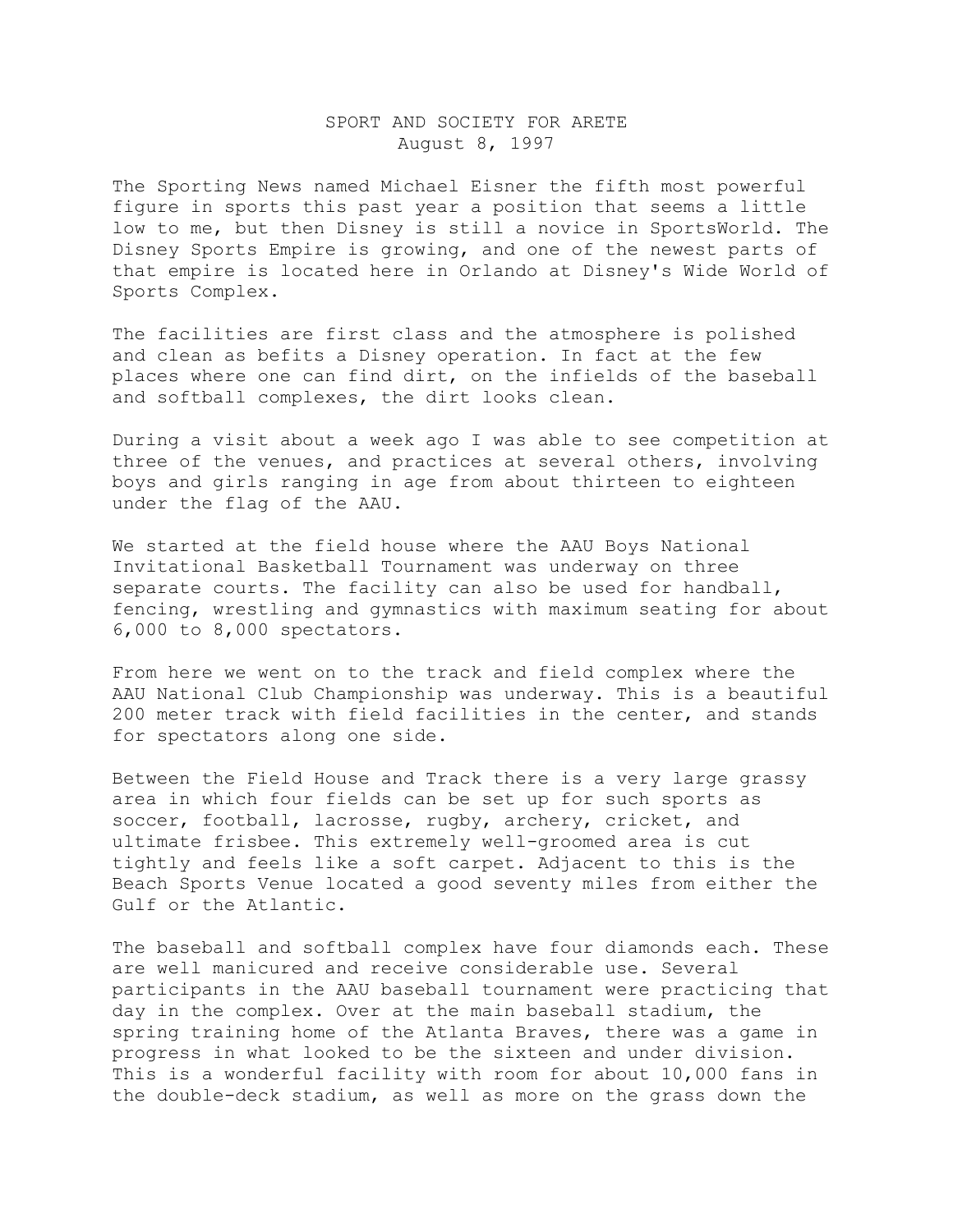left field line. The Braves will move all of their spring training operations to Disney next spring, and make use of all the diamonds in the complex.

Disney will no doubt benefit greatly from this connection as many people will come for both the Braves and the Mouse, visiting many of the parks, hotels and restaurants. The concession stand prices are big league, and for the one Brave game inaugurating the stadium last spring the prices were at big league regular season levels. People who go and stay at Disney expect to pay premium prices, and when they get there they accept the prices as inevitable.

For those of us in the Orlando area who are more interested in spring training than the Disney experience, the price structure will determine whether or not we need to get excited about the Braves coming to Central Florida.

A tennis complex occupies the area out beyond the right field fence. There are ten outside courts with one stadium court which appears to seat a maximum of 1500, and at this point most of the seats are marked off as the property of corporations. Major events at this venue will be largely for the entertainment of the well-healed in the community.

Overall this is an impressive set up, and one at which most young people would love to be invited to compete. The facilities are excellent, and of course it comes with an opportunity to go to Disney World and live in a nice hotel for a few days. The level of excitement was best exemplified for me when I went into the restroom and two young boys around the age of ten were standing at the washbasin inserting and pulling back their hands. One kept telling the other that it was magic, as the electric eye triggered the faucets on and off.

Disney's venture into the world of amateur sport raises other issues about power and control and the infusion of the Disney philosophy into sportsworld. Vertical integration is leading towards a Disney dominance from youth sport up through the professional ranks. Horizontal growth through media control, ABC and ESPN, and sports marketing and merchandising raises other issues of both control and exploitation.

Disney is a major player in sport and elsewhere, and for those who worry about such power in Disney's hands, the note on the back of the admission ticket may give some pause. Among other things it says that "the bearer grants irrevocable permission to